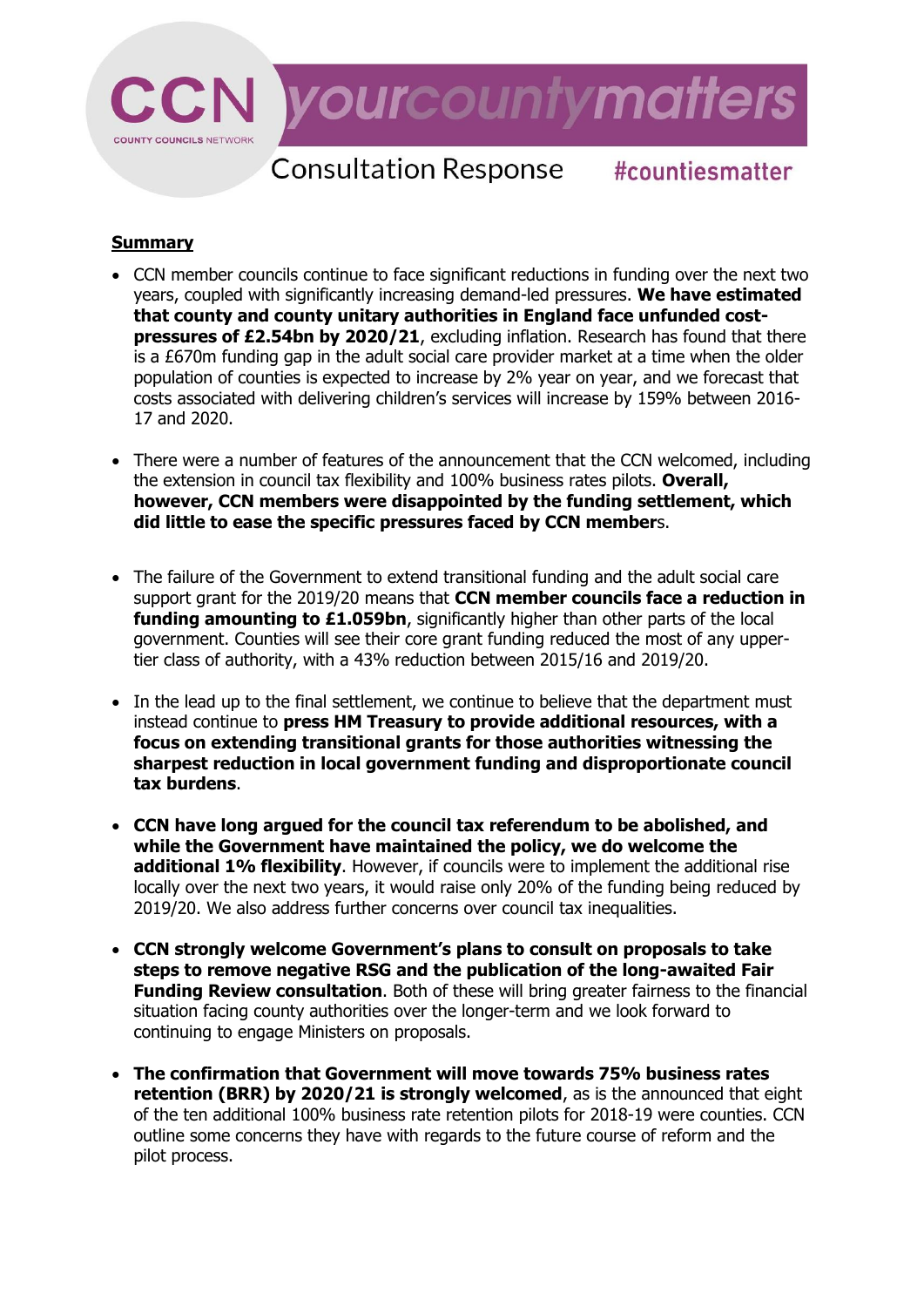# **Introduction**

- 1. The County Councils Network (CCN) represents 37 English local authorities that serve counties. CCN's membership includes both upper tier and unitary authorities who together have over 2,500 councillors and serve over 26m people (47% of the population) across 86% of England. CCN develops policy, shares best practice and makes representations to government on behalf of this significant proportion of the country outside of the big conurbations.
- 2. CCN is a member-led organisation which works on an inclusive and all party basis and seeks to make representations to Government which can be supported by all member authorities. This submission has been developed in close consultation with member councils.
- 3. CCN welcomes the opportunity to submit evidence to the Ministry of Housing, Communities and Local Government's consultation on the Provisional Local Government Finance Settlement 2018/19. CCN has worked closely with the Society of County Treasurers (SCT) in developing this response and it has also been informed by financial data provided by Pixel Financial Management for CCN.

# **Settlement Overview**

4. There were a number of features of the announcement that the CCN welcomed. We support the additional council tax flexibility, the continued extension of the capital receipts flexibility programme and small uplift that has been provided to the Rural Services Delivery Grant (RSDG). Moreover, we are pleased to see that there is a commitment to address the issue of negative Revenue Support Grant (RSG) through the 2019/20 settlement. It was also welcome that some greater certainty was provided to councils on steps towards 75% business rates retention and the fair funding review.

## 5. **Overall, however, CCN members were disappointed by the funding settlement, which did little to ease the specific pressures faced by county authorities**.

6. Below, we outline our concerns in relation to the settlement, in particular the failure to extend transitional grants, alongside our response to areas not specifically addressed in the consultation questions, which we believe must be considered by the department.

#### Resource Funding

- 7. As a result of the settlement announcement, our member councils continue to face the most significant reductions in funding over the next two years, coupled with significantly increasing demand-led pressures. We are deeply concerned by the lack of additional resource for children's services, and a failure to renew either the adult social care support grant or the £300m transitional funding that was first made available in 2016, which will hit counties particularly hard.
- 8. The Society of County Treasurers (SCT) recently surveyed county authorities across England on their budgetary position and we have used the results of this survey to estimate that county and county unitary authorities in England face unfunded cost-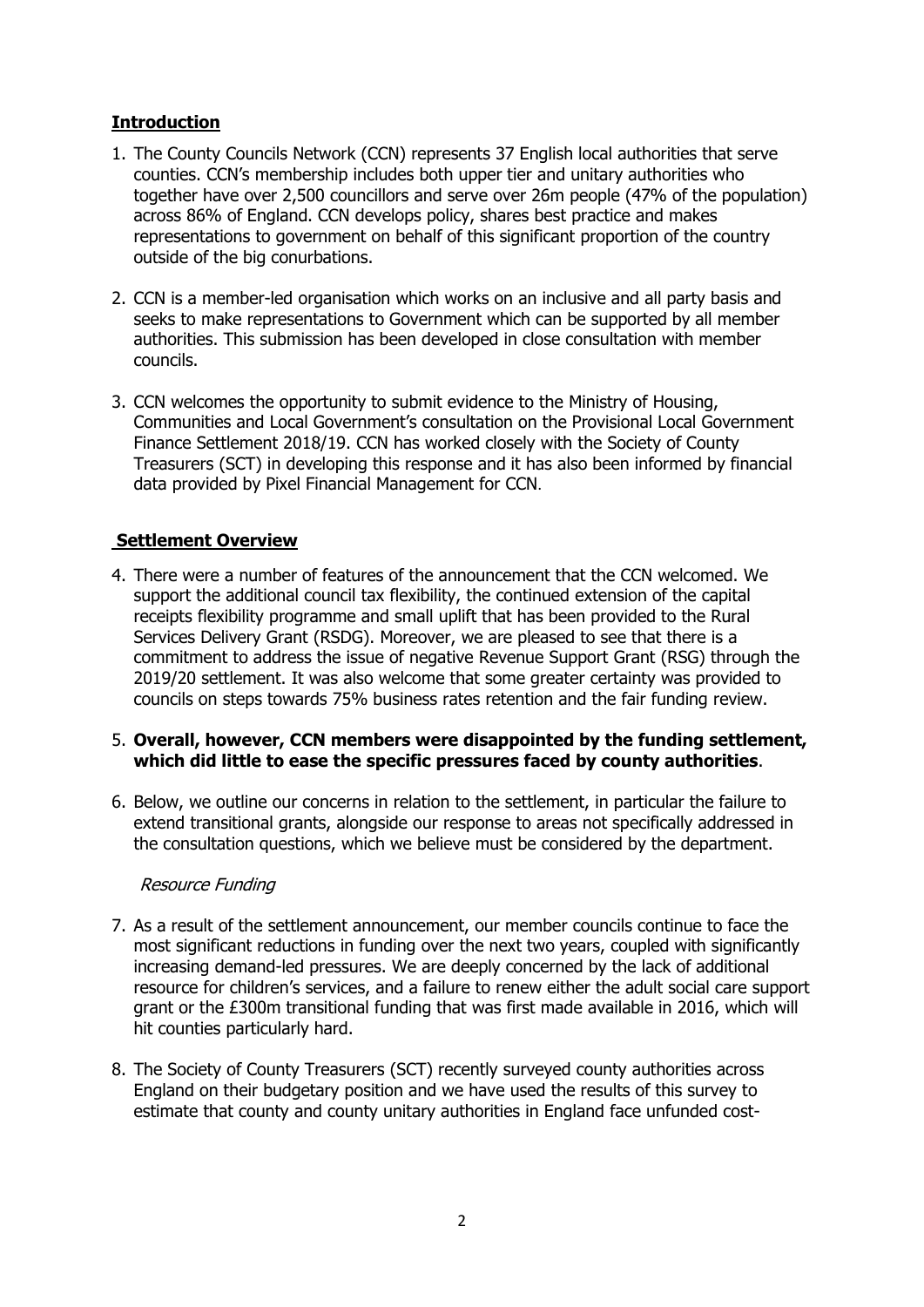pressures of £2.54bn by 2020/21, excluding inflation. 1 In addition, county and county unitary authorities face a growing funding crisis in the adult social care provider market. Recent research by Laing Buisson, on behalf of CCN, showed that there remains a £670m funding gap in the provider market, over and above core budget pressures

9. Counties are being exposed to particularly acute funding and demand-led pressures. For example, CCN members have some of the largest and fastest growing older populations, of both over 65s and over 85s. The older population of counties is expected to increase by 2% year on year until 2020, and CCN members are seeing a significant rise in referrals to social care, in comparison to overall reductions in other types of authority.<sup>2</sup>

| <b>Cost Pressure</b>                     | <b>Average County</b> | <b>Total CCN</b> |
|------------------------------------------|-----------------------|------------------|
| National Living Wage                     | E22m                  | £813m            |
| NI Contributions                         | £3m                   | £93m             |
| <b>Adult Social Care</b>                 | £26m                  | £949m            |
| <b>Children's Services</b>               | £9m                   | £316m            |
| <b>Highways</b>                          | £4m                   | £138m            |
| Pension liabilities'                     | E2m                   | £66m             |
| Education (inc. SEND)                    | £5m                   | £167m            |
| Total Cost Pressure - 2020/21            | £69m                  | £2.54bn          |
| NB: Columns may not sum due to rounding. |                       |                  |

- 10. CCN members forecast that costs associated with delivering children's services will increase by 159% between 2016-17 and 2020-21. Consequently members believe that funding of preventative services should be a priority to stop the number of families relying on the support of children's social care from continuing to grow.
- 11. We regret that the government did not use the opportunity provided by settlement to deliver additional resource to adult social care or start to move the sector towards a sustainable solution. The Better Care Fund has frequently been cited as a way of improving the interaction between adult social care and healthcare, but in the absence of a long-term fix, the impact of winter on the NHS shows that at best it is merely maintaining the status quo.
- 12. CCN welcomes the ongoing work of the Fair Funding Review, 75% Business rates Retention and the publication of the Adult Social Care Green Paper by summer 2018. Local government urgently requires a long-term solution to the funding of services, particularly for social care, and we welcome a continued dialogue with central government about how this can be achieved through these reforms.
- 13. **In the short-term our submission ahead of the Settlement outlined that Government must provide additional resources to ease the pace of funding reductions to all councils and help upper-tier councils meet the growing demand-pressures for life critical services outlined above**.

**<sup>.</sup>** <sup>1</sup> <https://www.countycouncilsnetwork.org.uk/download/1185/>

<sup>2</sup> <https://www.countycouncilsnetwork.org.uk/health-social-care-in-counties-funding-demand-cost-pressures/>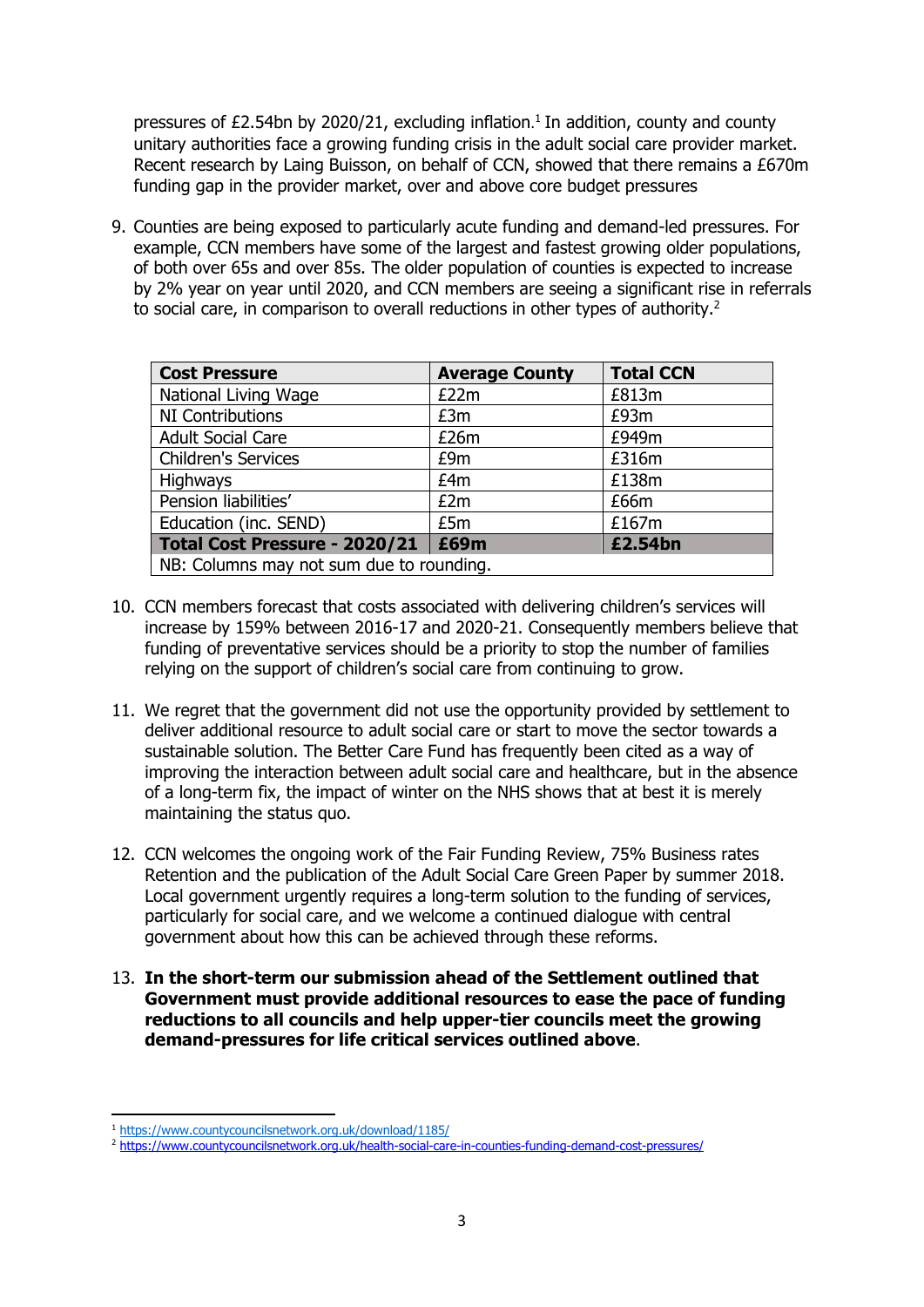- 14. In particular, due to a number of factors, including the RSG distributional changes introduced in 2016/17 which unfairly increased the pace of funding reductions up to 2020, CCN argued that Government should seek to extend and increase **transitional grants** for those authorities witnessing the sharpest reductions.
- 15. Following the settlement Pixel Financial Management, on behalf of CCN, have calculated that, counties will see their core grant funding reduced the most of any upper-tier class of authority, with a 43% reduction in Settlement Funding Assessment (SFA) between 2015/16 and 2019/20. As outlined in the table below, county areas<sup>3</sup> will also see their per head allocations falling at faster pace than other parts of the country, further entrenching historic inequalities in funding allocations.

| <b>Council</b>                   | 4 Year change in SFA | <b>SFA per head</b> |         | <b>Per Head</b>                                |
|----------------------------------|----------------------|---------------------|---------|------------------------------------------------|
| type                             | to 2019/20           | 2019/20             | 2019/20 | <b>Percentage</b><br>change -<br>7+<br>2018/20 |
| London                           | $-22.16%$            | £481.89             | £459.78 | $-4.6%$                                        |
| Metropolitan<br><b>Districts</b> | $-27.91%$            | £350.69             | £327.92 | $-6.5%$                                        |
| <b>English Unitary</b>           | $-35.75%$            | £251.49             | £230.13 | $-8.5%$                                        |
| Counties                         | $-42.82%$            | £182.11             | £160.87 | $-11.7%$                                       |

16. Even when considering the Government's preferred measure of Core Spending Power (CSP), per head of population, county areas continue to receive the second lowest funding allocations. It is critical to note that to achieve lower reductions in CSP figures, CCN authorities have to increase their council tax and rely on income from council tax payers to compensate for central government falling more quickly in CCN authorities than in any other class.

| <b>Council type</b>           | <b>CSP per head</b> |          |
|-------------------------------|---------------------|----------|
|                               | 2018/19             | 2019/20  |
| London                        | 1,042.27            | 1,063.49 |
| <b>Metropolitan Districts</b> | £788.03             | £796.27  |
| <b>English Unitary</b>        | £748.90             | £758.79  |
| Counties                      | £754.03             | £766.28  |

17. With the failure of the Government to extend transitional and the adult social care support grant for the 2019/20, **CCN member councils face a reduction in funding amounting to £1.059bn**. This is significantly higher than other parts of the local government, as demonstrated in the table below.

**<sup>.</sup>** <sup>3</sup> Including district councils allocations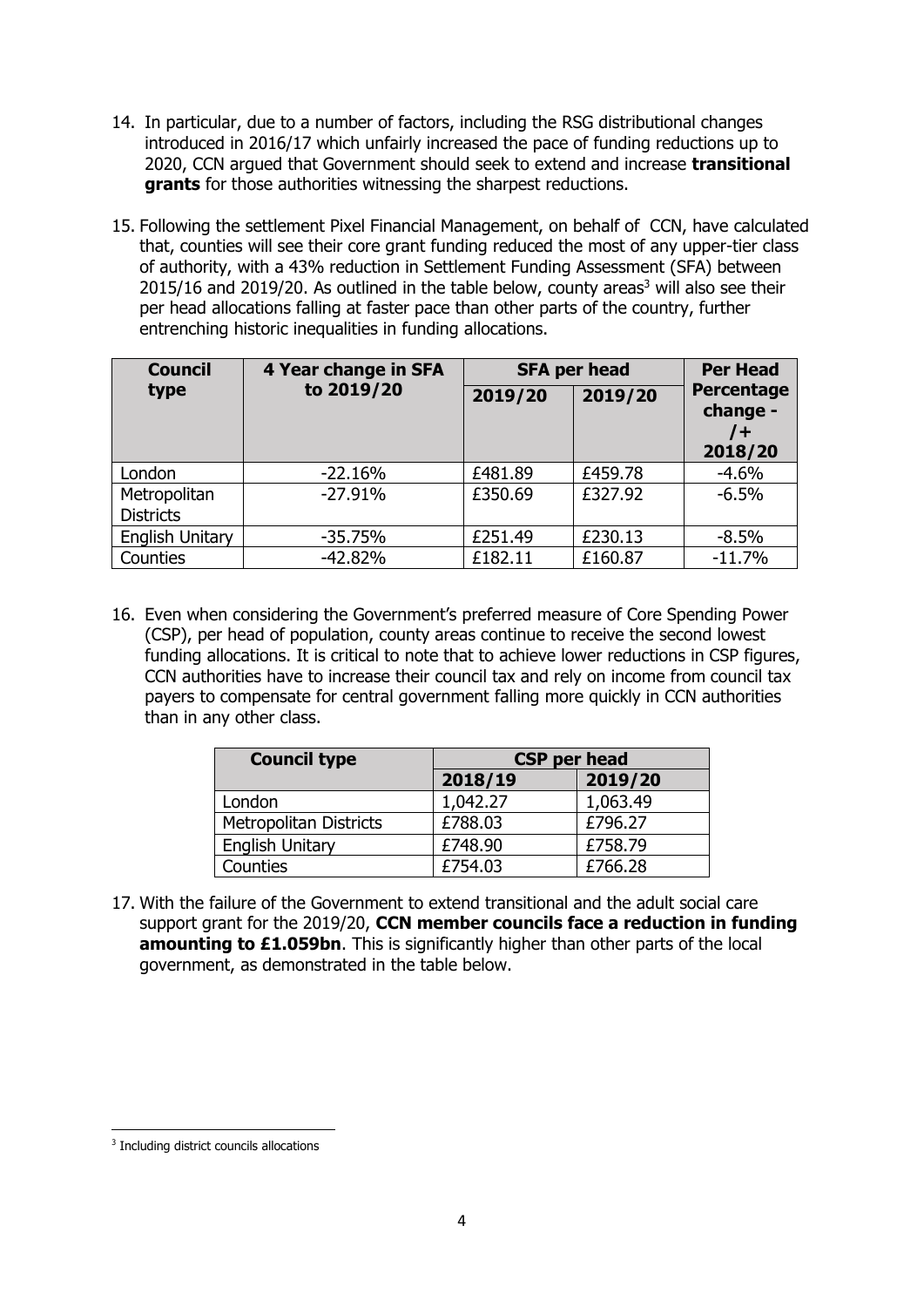| <b>Council type</b>           | <b>SFA, Transitional Grant, ASC</b><br><b>Grant Reduction 2018-20 (£m)</b> |
|-------------------------------|----------------------------------------------------------------------------|
| London                        | £396.570                                                                   |
| <b>Metropolitan Districts</b> | £579.569                                                                   |
| <b>English Unitary</b>        | £269.027                                                                   |
| Counties                      | £1,059.565                                                                 |

- 18. Taking into account that councils in London will have their funding cut by 22%, and urban, city and metropolitan districts will have their funding reduced by 28%, counties have again been unfairly penalised.
- 19. CCN have long argued for the council tax referendum to be abolished, and while the Government have maintained the policy, we do welcome the additional 1% flexibility. However, if councils were to implement the additional rise locally over the next two years, it would raise only 20% of the funding being reduced by 2019/20. We address further concerns over council tax below.
- 20. As stated elsewhere in this response, CCN strongly welcome Government's plans to consult on proposals to take steps to remove negative RSG and the publication of the long-awaited Fair Funding Review consultation. Both of these will bring greater fairness to the financial situation facing county authorities over the longer-term and we look forward to continuing to engage Ministers on proposals.
- 21. **However, in responding to this consultation, CCN believe that ahead of the final settlement announcement the department must continue to press HM Treasury to provide additional resources, with a focus on extending transitional grants for those authorities witnessing the sharpest reduction in local government funding and disproportionate council tax burdens (see below).**
- 22. The rationale for the extension of transitional grants outlined in our technical submission to the department have not altered and has arguably strengthened since the publication of the provisional settlement. Alongside the above analysis on the severe funding reductions for county authorities and demand-led pressures, it is critical the department consider the below;
	- **Delay in Finance Reforms**: On introduction of the transitional grant, the then Secretary of State explained that the grant was to ensure that "the move to 100% business rate retention will be accompanied by a fundamental review of the needsbased formula; and transition funding to smooth the long-overdue journey from our over-centralised state to a future where all money that is spent locally is generated locally." Moreover, it was stated that the purpose of transitional grant was to "ease the change from a system based on central Government grant to one in which local sources determine a council's revenue". The settlement confirmed that the fair funding review will not be implemented until at least 2020/21 and movement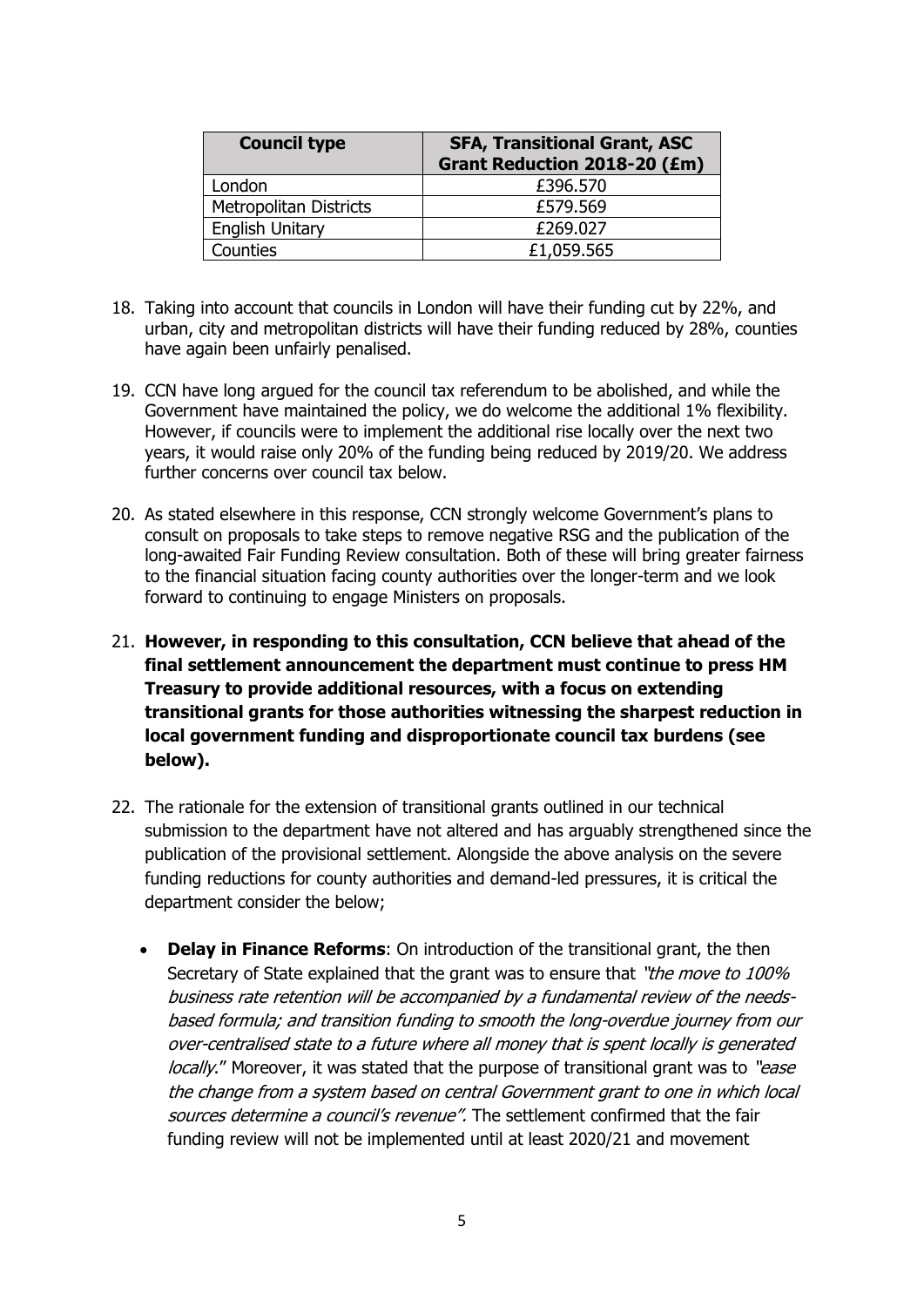towards 75% rather 100% business rates retention. Therefore, given these delays and alterations to Government policy, transitional grants should continue for the remainder of the four year settlement.

- **Council Tax Measure**: The deduction for council tax from SFA in this four-year settlement was particularly unfair. The Government decided to adjust using actual council tax rather than notional council tax. This worked against authorities – like counties – who have had to increase their Band D council taxes, and those authorities – like inner London authorities – whose Band D council taxes are very low. Using actual rather than notional council taxes in this way is not something that has been supported by local government finance experts. It is technically very questionable and has never been used in a previous settlement to our knowledge. The Government has effectively acknowledged the unfairness of this decision was in two ways. Firstly by making the Transition Grant available for the first two-years of the settlement. Secondly, officials have already decided the notional council tax will be used in the Fair Funding Review from 2020-21. For the final two-years of the settlement, county authorities will continue to see disproportionate reductions to SFA funding as a result of this decision.
- **Relative Needs Formula**: We believe the uneven way the cuts have been applied is in part attributable to the distribution of RSG through the Relative Needs Formula, which has consistently underfunded CCN members. In particular, the decision to freeze the Social Care Relative Needs Formula (SCRNF) in 2013/14 has meant that counties do not receive an annual uplift in their share of national funding based on demographic growth. As shown previously, counties have experienced significantly higher growth in over 65s compared to other areas. As a result, per capita funding levels for counties will continue to fall relative to other local authority types. Although the Fair Funding Review is seeking to address these concerns, up until the point of implementation, CCN member councils funding will unfairly not keep pace with increasing demographic pressures in county areas.
- 23. In considering the case for the extension of transitional grants it is also important to consider how the two-tier system presents further challenges to upper-tier councils in delivering saving requirements and safeguarding frontline services for the most vulnerable in society;
	- County councils deliver a smaller range of largely statutory demand-led, services such as adult social care, children's services, and transport. County councils have less scope to deliver savings in services with high-levels of back-office and administrative spend, with 6.8% of county council expenditure spent on management and support costs compared to 11.2% in an English Unitary and 62.5% in district councils. Therefore, more savings resulting from funding reductions have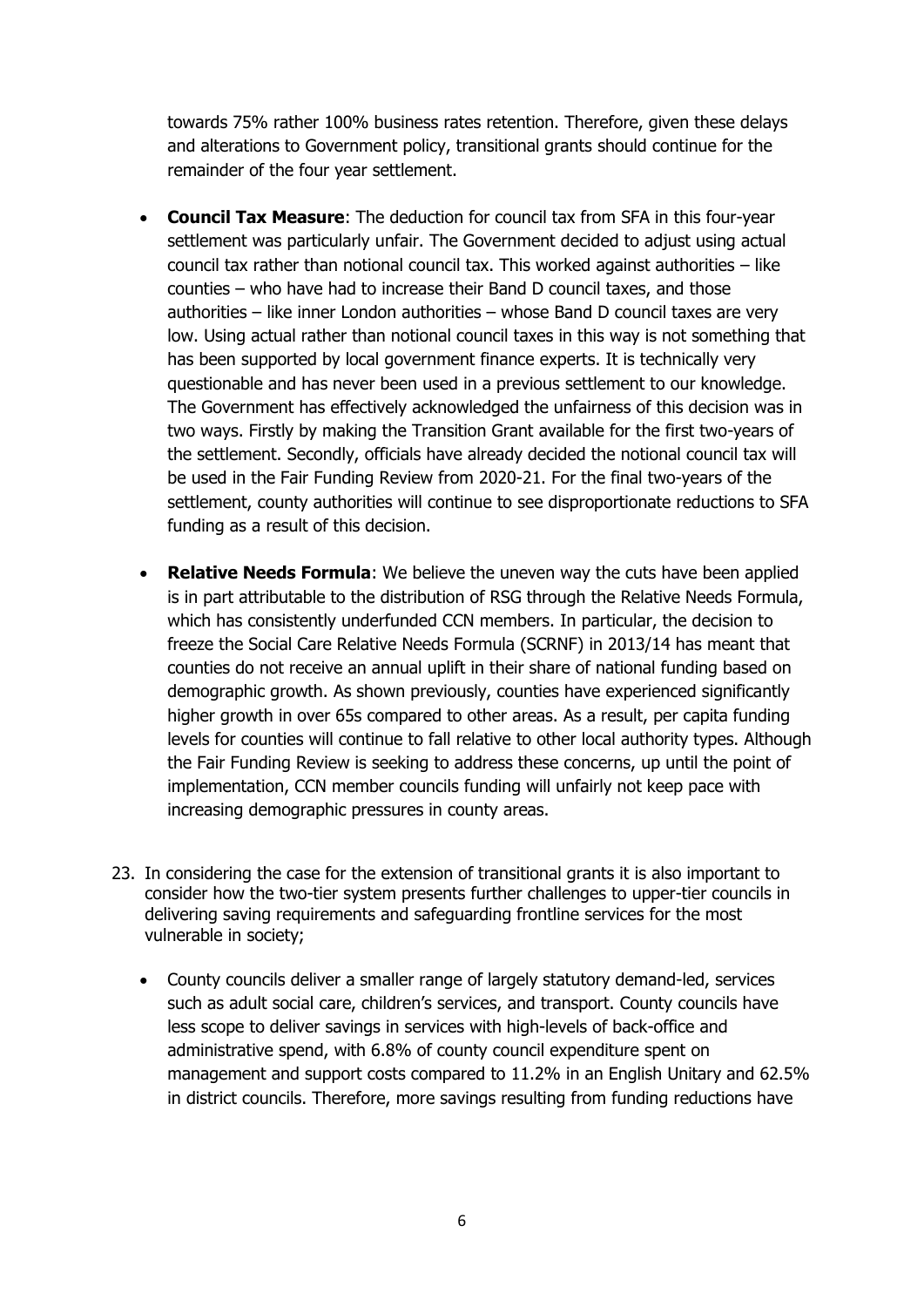been required in adult and children social care services at the same time that these services are facing the most acute demand-led pressures.

- County councils have fewer fee paying or discretionary services to raise additional local income to offset funding reductions. In two-tier areas, districts administer discretionary income raising services such as parking, licensing, planning and building control and for instance county councils will not benefit from recent 20% increase in planning fees.
- Current Government policies on growth and incentive-based funding, such as Business Rate Retention, the New Homes Bonus (NHB) and Community Infrastructure Levy (CIL), do not adequately reward the contribution of county council services to promoting growth. Local funding shares, such as the 80/20 split in NHB payments, are disproportionately weighted towards district councils, whilst a unitary authority would receive 100% of local payments.

## Business Rates Retention

- 24. CCN welcome confirmation that Government will move towards 75% business rates retention (BRR) by 2020/21. CCN have continuously called for clarity over the direction of reforms following the General Election. Our post-election statement outlined this, alongside our concerns relating to the moves to 100% BRR; with a recommendation that a combination of higher retention, alongside grant funding, may offer a more sustainable solution for county areas.<sup>4</sup>
- 25. SCT and the CCN do have some concerns that the move towards 75% BRR announced at the settlement is only being achieved by combining existing grants into the current business rate retention, including Revenue Support Grant and the Public Health Grant. We are concerned that the move to 75% may not be achieved in a transparent way: the public health grant is ring-fenced, and its devolution does not therefore give councils greater discretionary control over their income.
- 26. We also note that the 2018/19 settlement announced that eight of the ten additional 100% BBR pilots were counties. We welcome the their inclusion, as it means that the government and the wider local government sector will be able to properly assess the impact of 100% retention on a broader group of local authorities than the urban areas that have so far been allowed to proceed with the pilots.
- 27. Due to the large number of pilot applications for 2018/19 the Secretary of State confirmed that the Government will continue to pilot the BRR programme in 2019/20. We understand that details of the process and therefore the timeline are yet to be determined but urge an early indication for all classes of local authority. This, alongside early confirmation of whether 2018/19 will continue into 2019/20, is fundamental to longer-term financial planning across local government and ensuring more areas are able to benefit from the pilot of reforms.

 $\overline{\phantom{a}}$ 

<sup>4</sup> <https://www.countycouncilsnetwork.org.uk/download/1149/>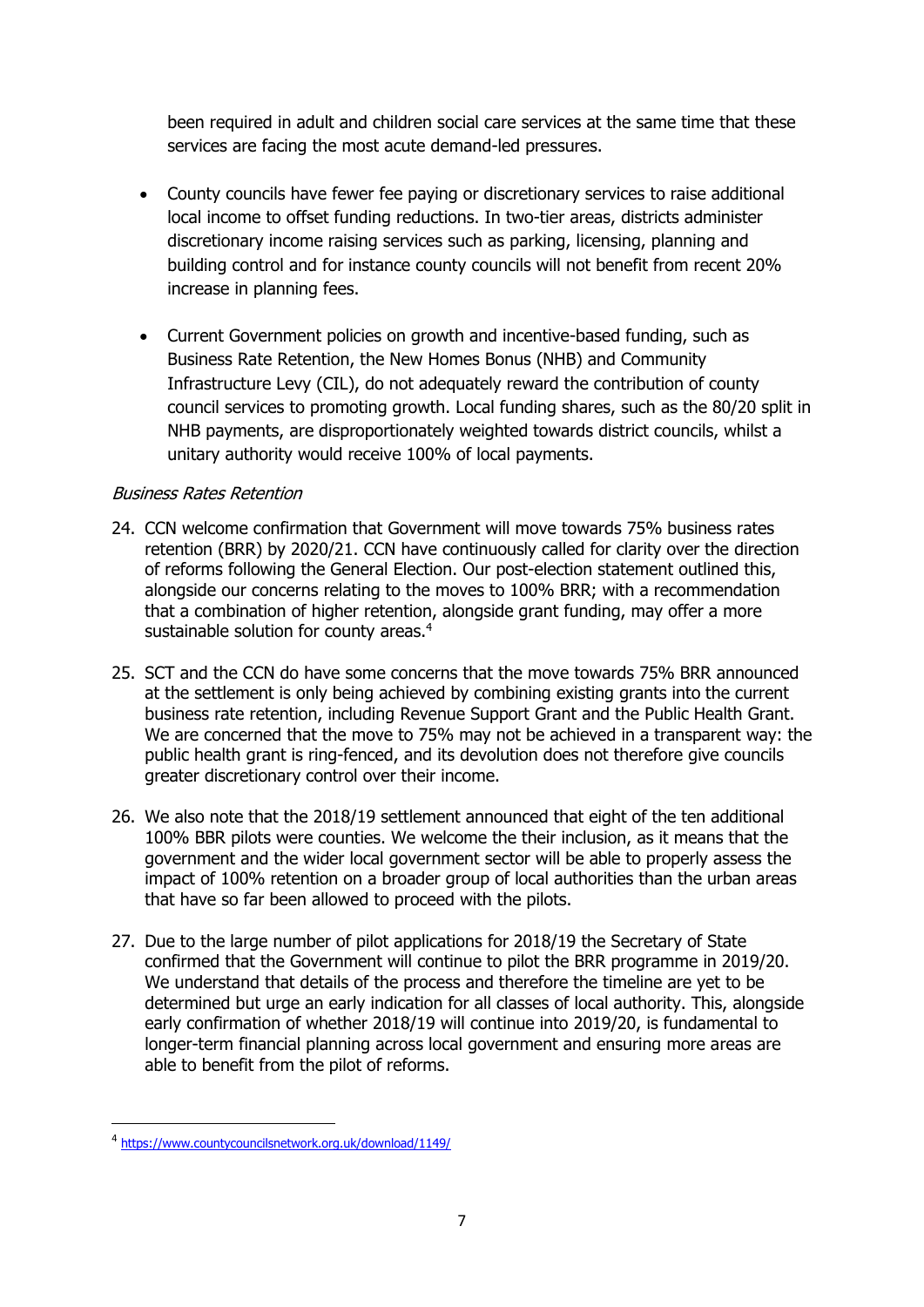- 28. CCN welcome confirmation that all pilots will include a 'no detriment clause' as a result of our dialogue with the department. We also note that the average tier share for the pilots is 50/50 between district and county councils, with tier share as high as 70% for one county council but as low as 20% for another.
- 29. CCN has previously written to the Secretary of State regarding tier shares and the implications of the pilots. In approaching the pilot schemes from next year, testing sustainability, and considering the implications for the future design of the system, one issue CCN have would stressed is need to ensure that key decisions, such as tier shares, are not predetermined by the proposals now agreed with local areas.
- 30. In putting forward proposals, a significant degree of compromise has taken place with district councils regarding tier shares within a very limited time for negotiations. Moreover, it must also be acknowledged that with only RSG and Rural Service Delivery Grant (RSDG) included in the second phase of pilots, it is likely the tier share for county councils will be lower in these pilots than if a wider range of grants, such as public health and iBCF, were included.
- 31. CCN has previously outlined that independent evidence on 100% Business Rates Retention has shown that the share for county councils will be significantly higher than under the current system. Findings from Pixel Financial Management show the potential divergence in business rates growth and growing service needs in counties – which could leave counties facing an additional funding gap of £700m by 2029 - and the need to ensure a higher share of locally retained rates for upper-tier councils to better balance risk, rewards and sustainable funding for councils.
- 32. As we consider the confirmed move towards 75% BRR, it important that the pilots are used to test, not pre-determine, how tier shares and other aspects of system design that may or may not go-head under the new policy. We recognise that the alterations to the policy 75% BRR may alter the tier share approach and CCN is current working to update its modelling by Pixel to reflect the change in policy and will share the outcome with the department when completed.
- 33. Following dialogue with North Yorkshire County Council, we are nonetheless concerned by developments with the Leeds City Region pilot and the involvement of Harrogate Borough Council. The county council has raised deep concerns with the Department over the pilot and does not support the involvement of a single district council within a neighbouring City Region pilot. In particular, we agree with North Yorkshire that this fails to meet the criteria set out in the prospectus outlining that a district AND their county authority must support the involvement of authority in a pilot and agree a tier share for locally retained rates. North Yorkshire has not agreed to the involvement of Harrogate and no tier share has been agreed regarding the estimated £1.5m additional income Harrogate will receive as a result of the pilot.
- 34. Moreover, the guidance clearly set out that government expected proposals that covered ALL district and county authorities within a two-tier area. This was with a view to county-wide arrangements, as agreed in Suffolk, Derbyshire, Devon & Gloucestershire or pan-county arrangements including neighbouring unitary authorities, such Kent & Medway and Greater Lincolnshire. CCN believe that this approach would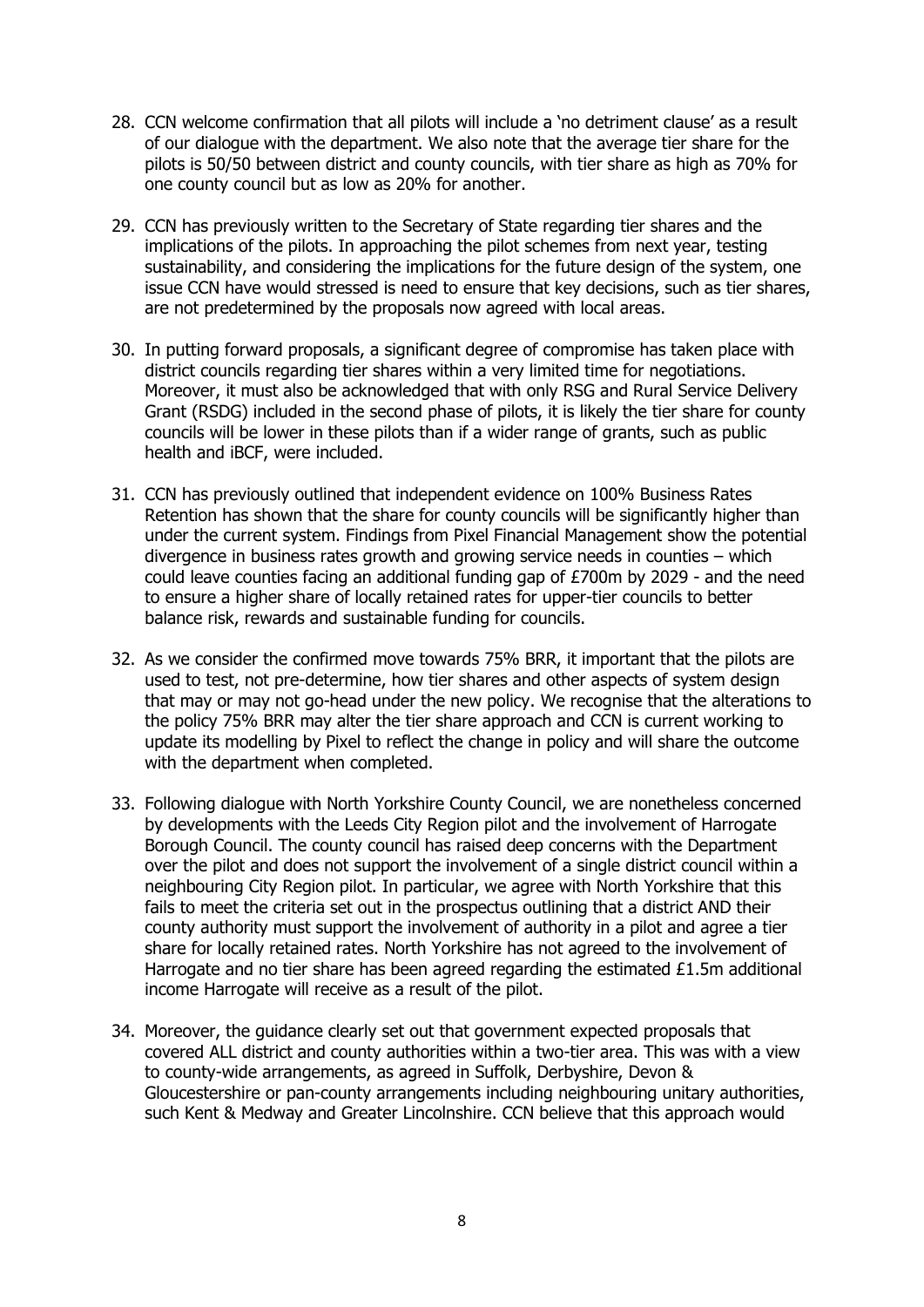ensure a sustainable approach to service delivery, coherent growth strategies and reduced complexity.

- 35. It is CCN's view that the arrangement agreed with the Leeds City Region does not meet this criteria and by weakening the integrity of the county area, will also not fulfil the prospectus criteria to promote a 'sustainable' approach to the funding of local government services. For instance, the county council have no direction over the estimated £1.5m additional income Harrogate will receive as a result of the pilot, therefore meaning services facing the most acute finance and demand-led pressures are unlikely to receive any additional resource.
- 36. CCN ask that the department engage with the concerns of North Yorkshire and closely monitor the implications of the pilot if Harrogate were to continue to be part of the arrangement. More widely, CCN looks forward to engaging with the government about the outcome of these pilots over the next couple of years to ensure that the move to 100% retention works for all types of local authorities.

#### **Timing**

37. Finally, it is again disappointing that this process has again been run so close to Christmas and the end of the financial year. Whilst the four-year settlement has helped to bring some much-needed predictability, local government would clearly welcome a longer lead in time to plan for the following financial year.

## **Question 1: Do you agree with the methodology for allocating Revenue Support Grant in 2018-19?**

- 38. The acceptance of the multi-year settlement by the majority of our member councils means that funding levels through RSG will remain as proposed in the 2016-17 settlement. However, this should not be seen as endorsement to Government that the proposed funding levels are sufficient to meet increasing service demand and costs pressures, particularly for adults and children's social care. Instead this wide-spread acceptance should be seen as a move by CCN member councils to lock-in minimum levels of funding and to remove the turbulence of the annual LGFS process.
- 39. CCN continues to disagree with the distributional methodology of RSG. The phasing out of RSG, the Government's Fair Funding Review, and the move to Business Rates Retention as the main source of funding of local government are a clear acknowledgment that the current distributional formula does not deliver funding to those areas facing the most acute pressures.
- 40. Core funding for local authorities provided by RSG and Baseline Funding (for example retained business rates) is falling rapidly in every local authority class. The average cumulative cut over the four-year period is 32.2%. CCN's cut is £42.8% in cumulative terms.
- 41. This cut is particularly large in CCN authorities because of the expectation that these authorities can generate more income from their relatively large tax bases. However,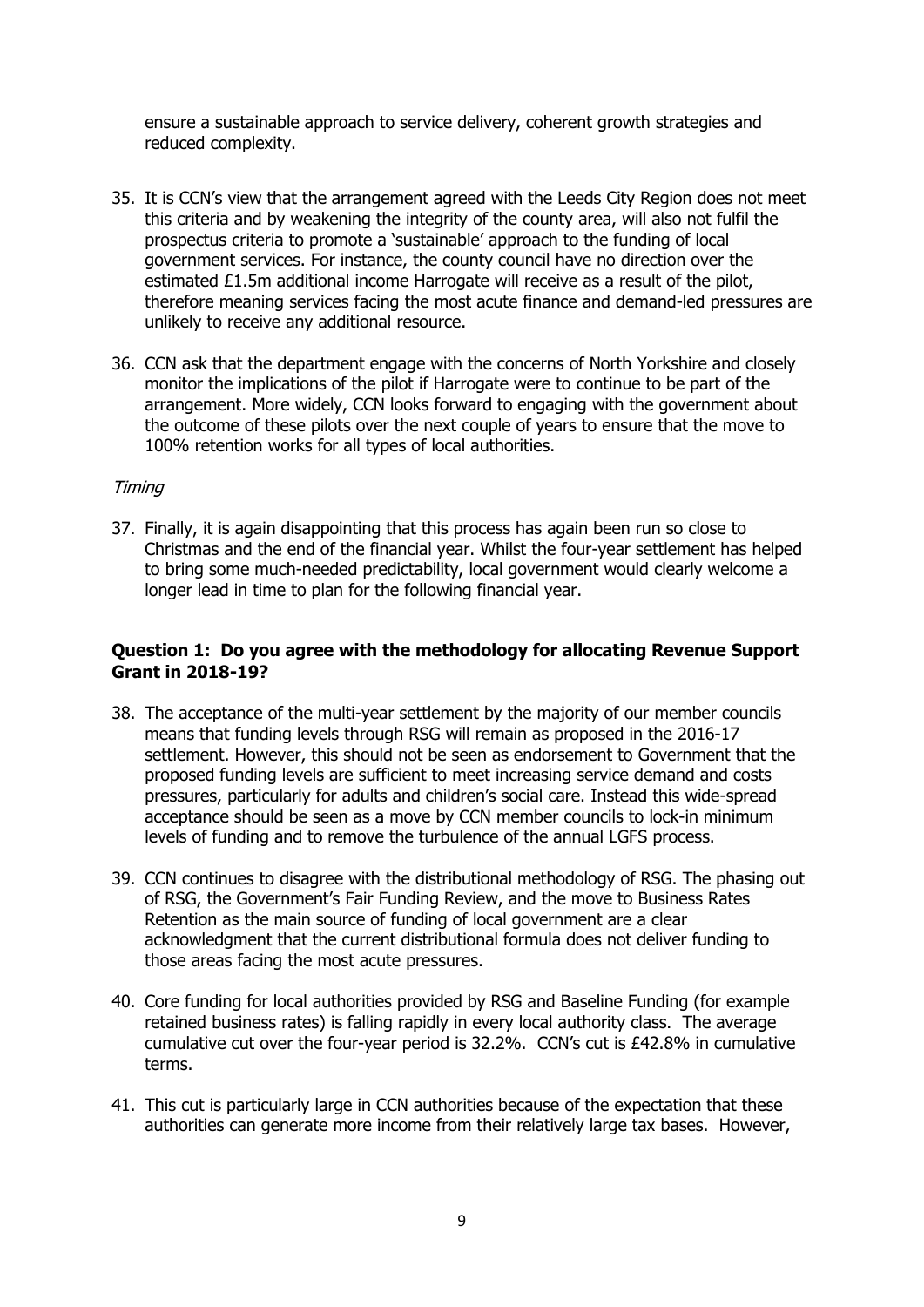CCN members have taken issue with the scale on which county councils and county unitaries are expected to rely on their local taxpayers, and the deductions that were made to CCN authorities' to reflect council tax income.

- 42. The deduction for council tax from core spending in this four-year settlement was particularly unfair, with the adjustment made using actual council tax rather than notional council tax. This worked against authorities – like counties – who have had to increase their Band D council taxes, and those authorities – like inner London authorities – whose Band D council taxes are very low.
- 43. As set out in our response to the 2016/17 and 2017/18 provisional local government finance settlement consultations, the pace and scale of reductions to RSG would have challenged the viability and continuation of statutory services in county areas. In particular for demand-led life critical services such as adult social care, but for the addition of transitional funding.<sup>5</sup>
- 44. However, the subsequent decision by Government to provide transitional funding to ease the pace of funding reductions as part of the final settlement was welcomed by CCN member councils. As stated above, it is therefore extremely disappointing that the government has not chosen to continue with transitional funding.

# **Question 2: Do you agree with the Government's proposal to fund the New Homes Bonus in 2018-19 with £900 million from Revenue Support Grant and any additional funding being secured from departmental budgets?**

- 45. Upper tier authorities only receive a small share of the New Homes Bonus: in two-tier areas the district councils receive the vast majority of the NHB payments. We strongly believe that some county councils would benefit either from a higher share of the proceeds of the NHB, or for the £946m to be diverted to adult social care.
- 46. In line with wider long-term reforms to local government finance, we would therefore recommend that the government explores how the current NHB funds could be shared better with upper-tier authorities rather than engaging in wholesale change of the current methodology.

# **Question 3: Do you agree with the Government's proposed approach of paying £65million in 2018-19 to the upper quartile of local authorities based on the super-sparsity indicator?**

- 47. Many CCN authorities are rural and, in places, sparsely populated. We therefore support the decision to increase the funding allocated through the RSDG. However, in cash terms the overall increase is very small in relation to county council budgets. The small size of the increase means that the impact on the pressures faced by services in these areas will only be relatively small.
- 48. We believe that there are some technical anomalies with the way that the RSDG has been calculated. In particular, we believe it is unfair to exclude county councils whose

 $\overline{\phantom{a}}$ 

<sup>&</sup>lt;sup>5</sup> Consultation Response- [Local Government Finance Settlement 2016/17, County Councils Network, January 2016](http://www.countycouncilsnetwork.org.uk/library/july-2013/file115/)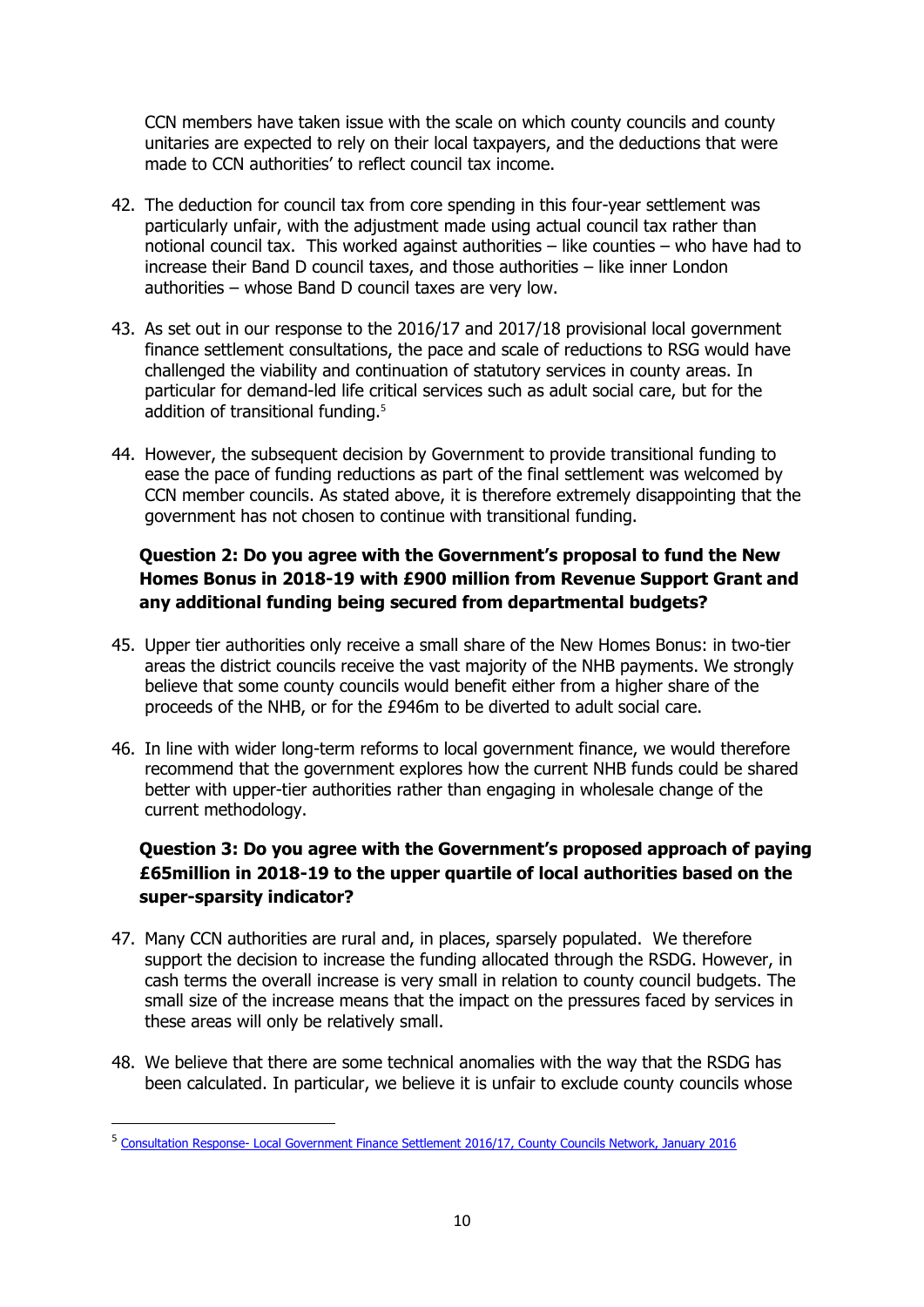district councils receive this funding. Instead, we agree with the SCT that where a district council is ranked in the upper quartile that funding should be split between the district and county council, with a larger portion allocated to the upper-tier authority.

- 49. As a result we would like to see other options explored where residents in sparselypopulated areas attract the same level of funding per head as residents in more densely populated parts of the country.
- 50. Furthermore, we believe that higher weightings for sparsity should be introduced via the Fairer Funding Review and we look forward to engaging with government on this point.

## **Question 4: Do you agree with the Government's proposal to hold back £35 million to fund the business rates safety net in 2018-19, on the basis of the methodology described in paragraph 2.6.2?**

51. CCN believes this to be a reasonable approach and we support this.

#### **Question 5: What are your views on the council tax referendum principles proposed by the Government for 2018-19?**

- 52. CCN supports giving local authorities the ability to generate more revenue from council tax. As we have stated previously, local budgets are under severe pressure, particularly in county areas, and the increase in council tax yield will make a welcome contribution to these pressures.
- 53. However, the Government is placing unfair pressure on the council tax payers in county areas. Band D council tax is higher than in many other parts of the country, particularly Inner London. The average Band D property bill in 2017/18 is £1,662 in county areas, £312 higher than in London and £132 higher than the national average. By allowing all areas the same percentage increase in Band D, this divergence will only grow over time, placing increasingly greater pressure on residents in county areas.
- 54. When council tax was introduced it was intended to be a progressive tax, related to wealth. It was therefore based on property values because, at the time, it was felt this was a suitable proxy for wealth. However, almost 30 years since the last revaluation, it is indisputable that residents in shire areas are paying more than any other class of authority for their services. This is not because shire areas are less efficient, but because the proportion of central funding is less, and therefore a larger element of funding has to be met locally. This is inequitable in terms of affordability for the 47% of the population who live in shire areas and contribute to the economy.
- 55. According to the Annual Survey of Hours and Earnings (ASHE), residents in shire areas, receive average salaries only slightly (£200) above the national average; however in some shire districts average salaries are the lowest in England. Yet residents in counties find themselves paying the highest band D council tax, the highest council tax per head and the highest council tax per household.
- 56. In the interests of fairness and transparency, the CCN alongside the SCT firmly believes that this issue needs to be openly reviewed as part of the Fair Funding Review. Council